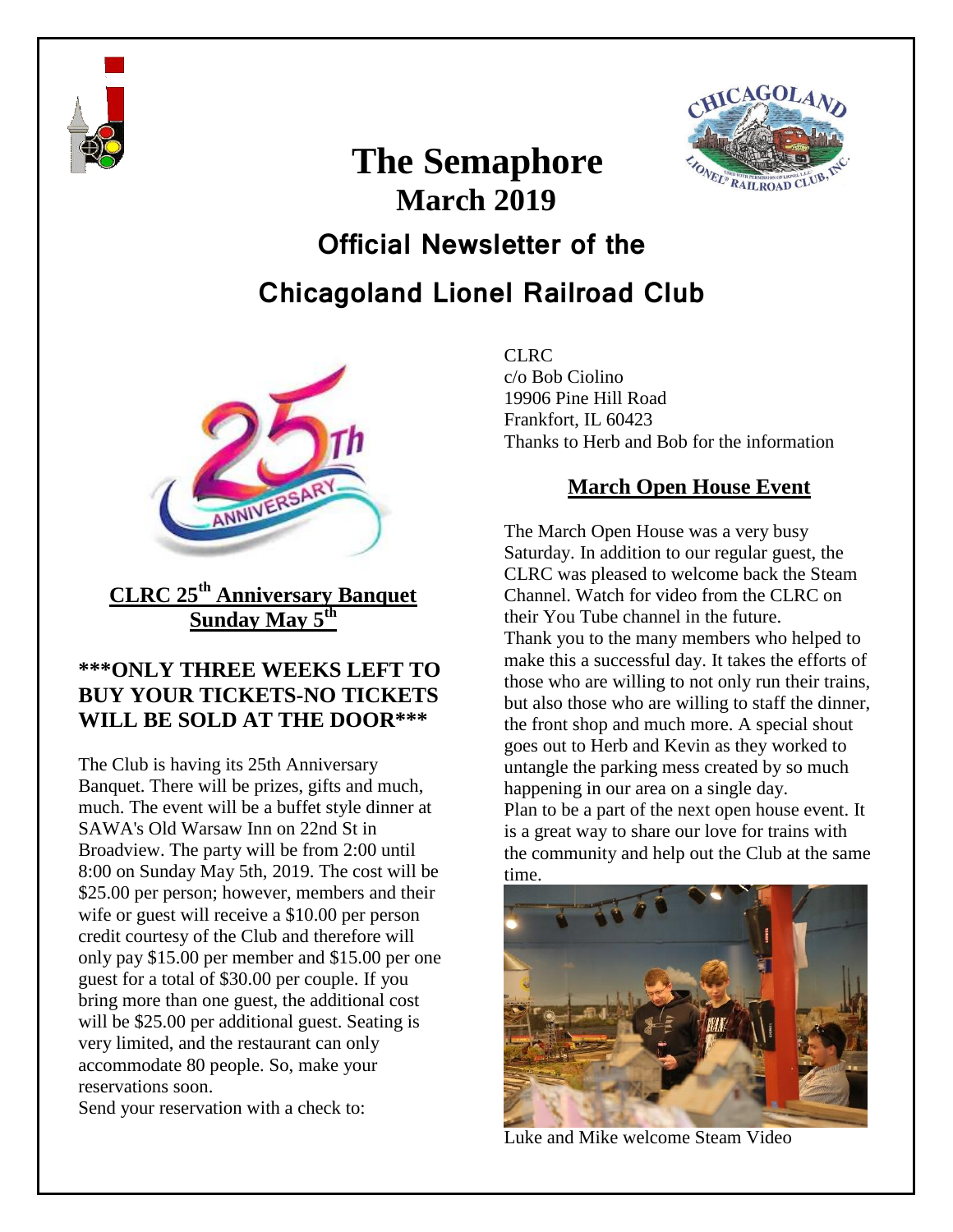

### **Social Media and Website Update**

#### **1,300 Likes on Facebook!**

On March 28, 2019, the Chicagoland Lionel Railroad Club hit 1,300 "Likes" on Facebook. A year ago at this time we were at 900 "Likes". We have seen a steady increase in our "Likes" during the past two years. Our goal for the end of the year is to hit 1,700 "likes". You and your Family and Friends can help us make this happen buy liking us on our Facebook page. To Like us on Facebook all you have to do is go to our Facebook page at **Chicagoland Lionel Railroad Club** and click on the "Like" tab. That's it. In the past six months half of our Open Houses attendees have been first time visitors. Many of the first timers have told us it was because they saw us on Facebook or a friend of theirs saw us on Facebook and shared this with them. Having high attendance numbers at open house help us run the club and keeps membership cost level.

#### **CLRC Website Information**

In case you haven't recently visited our website [\(www.CLRCTrains.com\)](www.CLRCTrains.com) we have added pictures of all of the CLRC Club Cars that were built. Just click on the CLRC History tab at the top of our home page and you'll see pictures of all the cars the club has made.

Thanks to Joe S. for the story.

# **March Clubhouse and Layout Update**

Work continued on the layout throughout the month. Progress has been made on the logging line and the mining trestle. The ballasting work on the yard over the lockers continued and other fun changes were made throughout the layout. The next time you are in the clubhouse, see if

you can find the alligator in the water hazard and the Godfather Movie car.





Thanks to Herb for the pictures

#### **Santa Fe Caboose 999758 Red Roof, 999556 Black Roof 52102-563 Red Roof, 52103-556 Black Roof**

In honor of the Club's  $25<sup>th</sup>$  anniversary, the story of the club cars continues.



**The Second Club Car**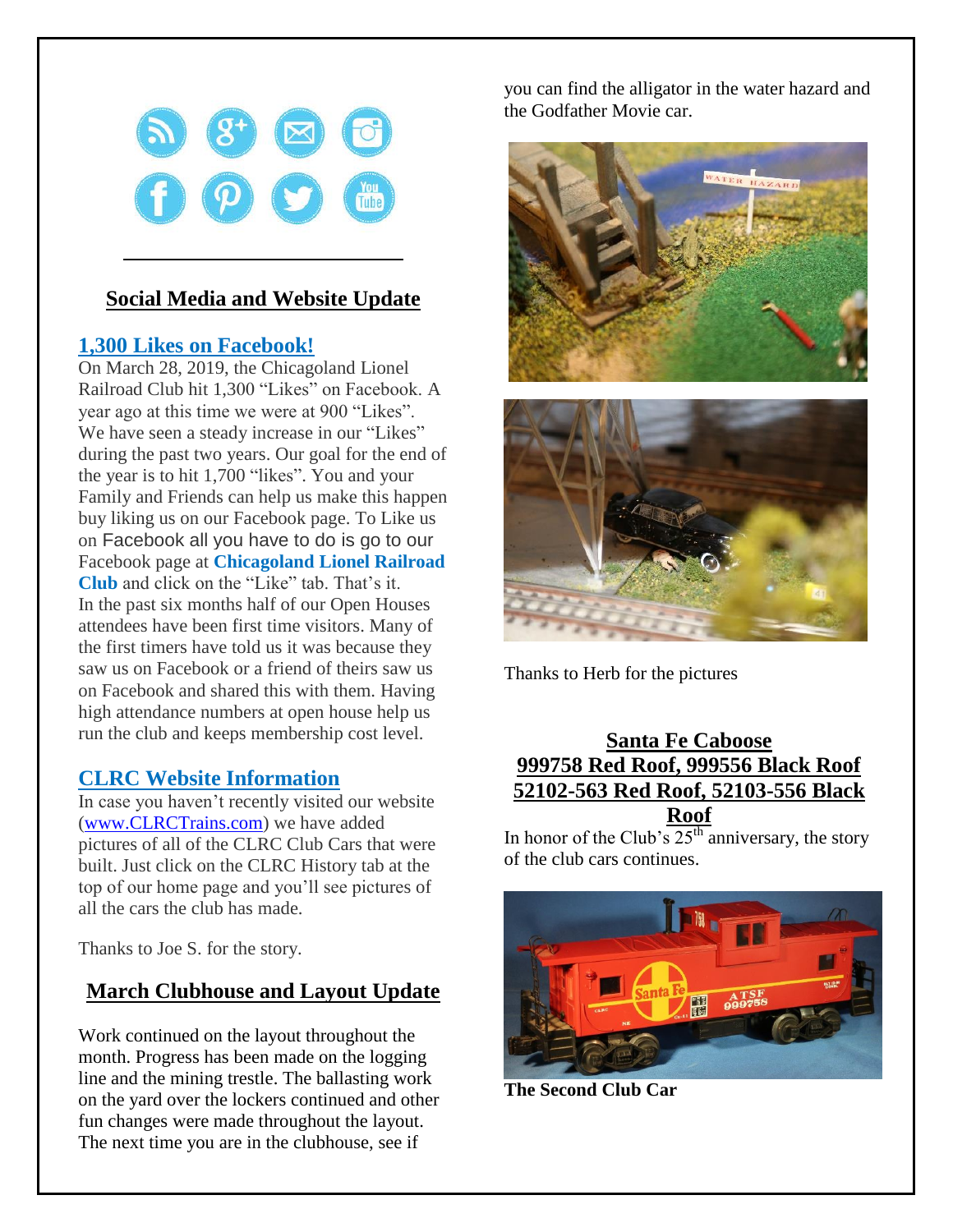

**The Third Club Car**

The next CLRC Club Car started out when John Flinn and I were looking for our new CLRC Train House. We are coming off a very good pace with our first car the C&NW 6464-555 boxcar. We knew it was only a matter of time before we could purchase our own building. We stopped at the Willow Springs Santa Fe yard to be inspired. After looking at the yard, the Santa Fe Red Caboose jumped out. Lionel did not make this caboose with prototypical graphics and we decided that we could design one that Lionel could build correctly for us. How nice is that. We brought the idea back to the rest of the members and knew we had a winner. There was one snag though; some members thought that it would look better with a black roof. For the heck of it, I called Santa Fe asking if they painted their red cabooses with a black roof. They only painted them in red but pointed out that some crews painted the top black on their own.

We made the drawings and sent them to Lionel. They approved and advised that they would be sending a prototype for our use for pictures. The prototype came back with the break wheels on the outside of our SF Caboose. From the picture, we knew that the brake wheels needed to be inside of the deck. We asked Lionel if they could move the brake wheel to the inside of the caboose deck and they said yes. I have noticed that since our car was produced, Lionel started to put the break wheel on the inside of the caboose decks. We are a pioneering club. This is the second time we established a new tradition with Lionel, the first being the end printing on our C&NW boxcar.

From the experience of our previous car, we needed to get the word out. We asked if Fred Dole of O-Gauge Magazine could put the picture

and advertisement together. He advised that he could do it. All we had to do was give him one of our cars. It was a sweetheart agreement. He sent the ads to both CTT and O-Gauge. As a new regional club, we needed to get our name out. By the way, in 1996 these ads costed us over \$3,000.00 for both magazines. In any case, it was nice that we were in the two big three rail magazines.

Regarding the club car numbering sequence. Our first car, the C&NW Boxcar had the Lionel 6464 number on it and -555 followed. We made that number the beginning of our club car sequence. That is why the black caboose is 999556 (52103-556). We made the red caboose 999758 as it was the actual number of the caboose. It was not until later that we realized that we did not put our club number on the red caboose and ended up numbering it 52102-563. We recovered after the "Timezone Series", which is another story. That is why the sequence is off a bit. By the way, I still see the 999578 at the BNSF yard.

Thanks to Herb K. for the story and pictures

# **CLRC 25th Anniversary Club Car Two**

Our Anniversary car TWO is Lionel's modern LionScale 57' O-Gauge Refer Car, with Rotating Bearing Cap Trucks, separately applied extras, including the ladders and more. This car will enjoy riding with the rest of your CLRC consist on your railroad or enjoyed on your wall of other CLRC trophy cars.

This car is made in the USA at Lionel's Headquarters, Concord, NC. Over 50 of the 100 cars have been sold. Sales are first come first serve. Get yours before they are gone.